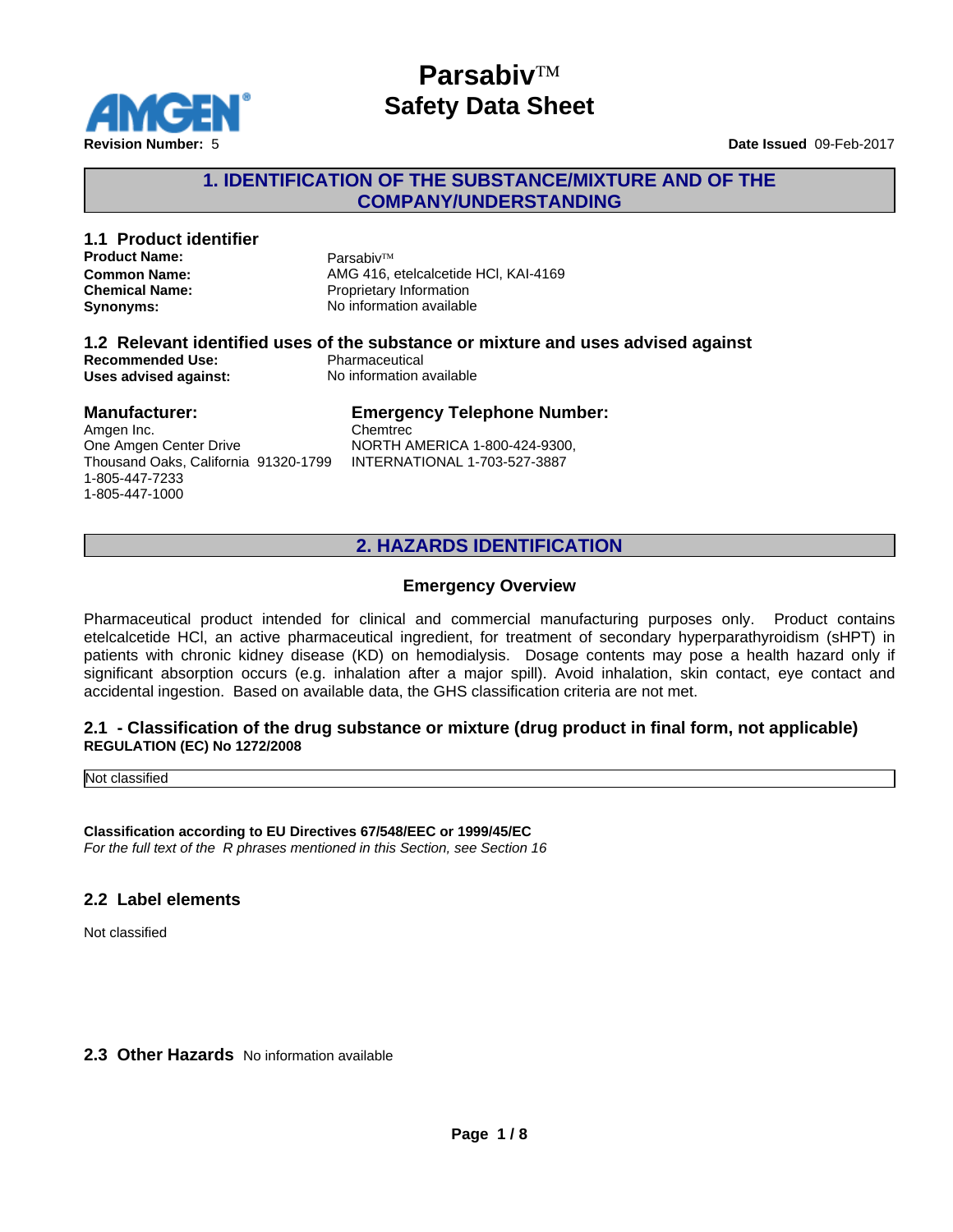

**3. COMPOSITION/INFORMATION ON INGREDIENTS**

#### **3.1 Substances**

#### **Ingredients:** See below

**CAS-No:** 1262780-97-1 (free base); 1334237-71-6 (hydrochloride salt)

Parsabiv™ will be supplied for intravenous administration as a sterile, single-use, preservative-free liquid solution in 3 strengths: 2.5 mg etelcalcetide in 0.5 mL (5 mg/mL) solution, 5 mg etelcalcetide in 1 mL (5 mg/mL) solution, and 10 mg etelcalcetide in 2 mL (5 mg/mL) solution. All strengths are formulated with:

|                     | .<br>Number <sup>.</sup><br>CA.                                | moun              |
|---------------------|----------------------------------------------------------------|-------------------|
| Sodium<br>hvdroxide | $\overline{\phantom{a}}$<br>240<br><u>`</u><br>ن دی<br>$\cdot$ | $0.85 \%$<br>(w/v |
| Succinic acid       | $1 - C$<br>$110 - 1$<br>15-6                                   | $\sim$<br>،0 mM   |

### **4. FIRST AID MEASURES**

#### **4.1 Description of first-aid measures**

| <b>Eye Contact:</b>        | In the case of contact with eyes, rinse immediately with plenty of water and seek medical<br>advice.                                            |  |
|----------------------------|-------------------------------------------------------------------------------------------------------------------------------------------------|--|
| <b>Skin Contact:</b>       | Wash off immediately with soap and plenty of water removing all contaminated clothes and<br>shoes. Consult a physician if necessary.            |  |
| Inhalation:                | Move to fresh air. If symptoms persist, call a physician.                                                                                       |  |
| Ingestion:                 | If symptoms persist, call a physician. Do not induce vomiting without medical advice. Never<br>give anything by mouth to an unconscious person. |  |
| <b>Notes to Physician:</b> | Treat symptomatically.                                                                                                                          |  |

**5. FIRE-FIGHTING MEASURES**

### **5.1 Extinguishing media**

**Flammable Properties:** No information available. **Extinguishing Media:** Use extinguishing measures that are appropriate to local circumstances and the surrounding environment.

#### **5.2 Special hazards arising from the substance or mixture**

**Hazardous Combustion Products:** No information available.

#### **5.3 Advice for firefighters**

**Protective Equipment and Precautions for Firefighters:** As in any fire, wear self-contained breathing apparatus pressure-demand, NIOSH (approved) and full protective gear.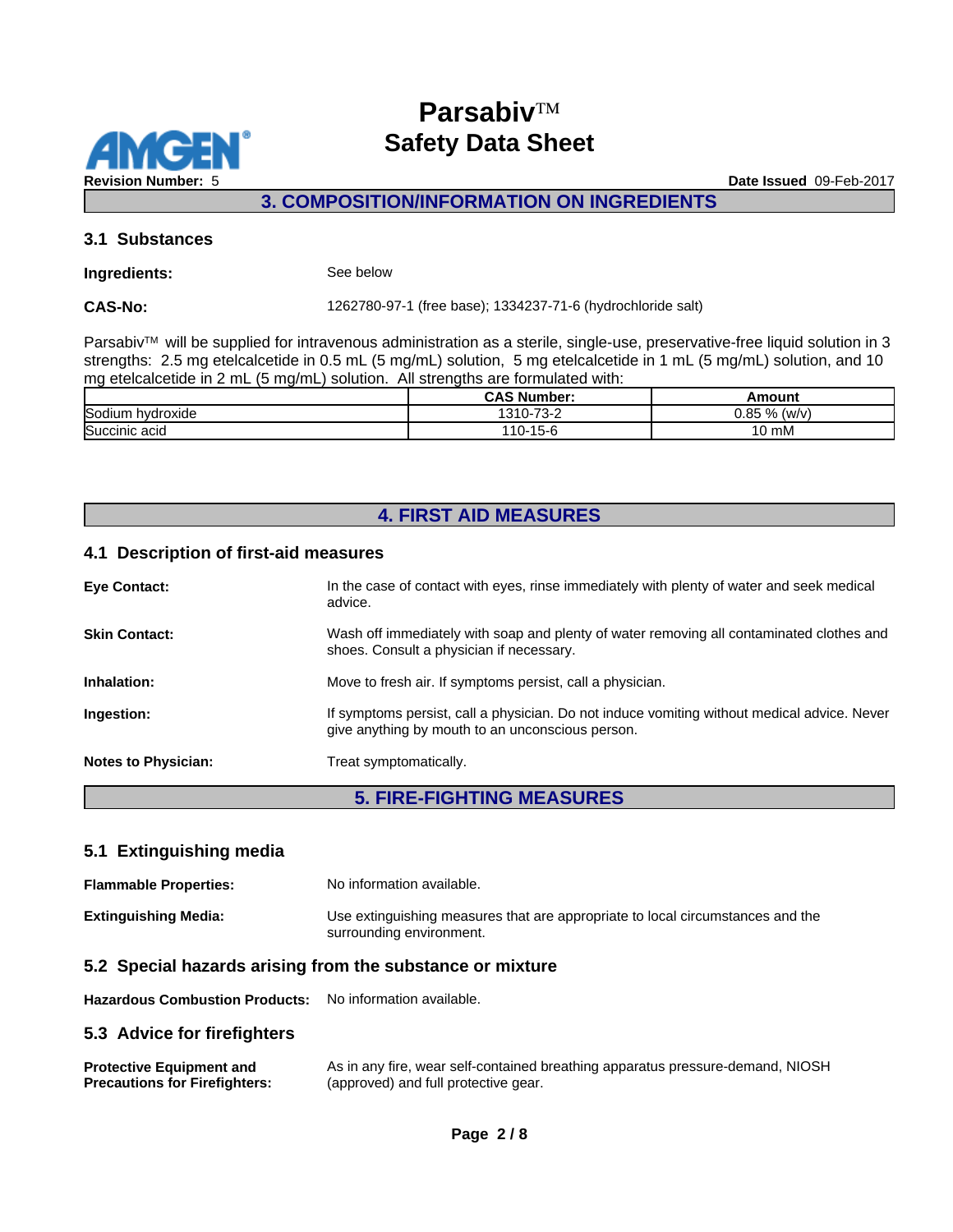

#### **6. ACCIDENTAL RELEASE MEASURES**

#### **6.1 Personal precautions, protective equipment and emergency procedures**

**Spill Procedures:** If material is released or spilled, cordon off spill area. Take proper precautions to minimize exposure by using appropriate personal protective equipment in cleaning up a spill. If in powder form, wet down spilled material to minimize airborne dispersion. Soak up material with absorbent e.g., paper towels, and wash spill area thoroughly with appropriate cleaning materials. Dispose of collected material in accordance with applicable waste disposal regulations. Avoid release to the environment.

### **7. HANDLING AND STORAGE**

#### **7.1 Precautions for Safe Handling**

**Handling and Storage:** Avoid contact with skin, eyes or clothing. Do not eat, drink or smoke in work areas. Use adequate ventilation to minimize exposure. Wash hands, face and other potentially exposed areas immediately after handling this material. Remove contaminated clothing prior to entering eating areas. Clean protective equipment thoroughly after each use. Store in a well ventilated area.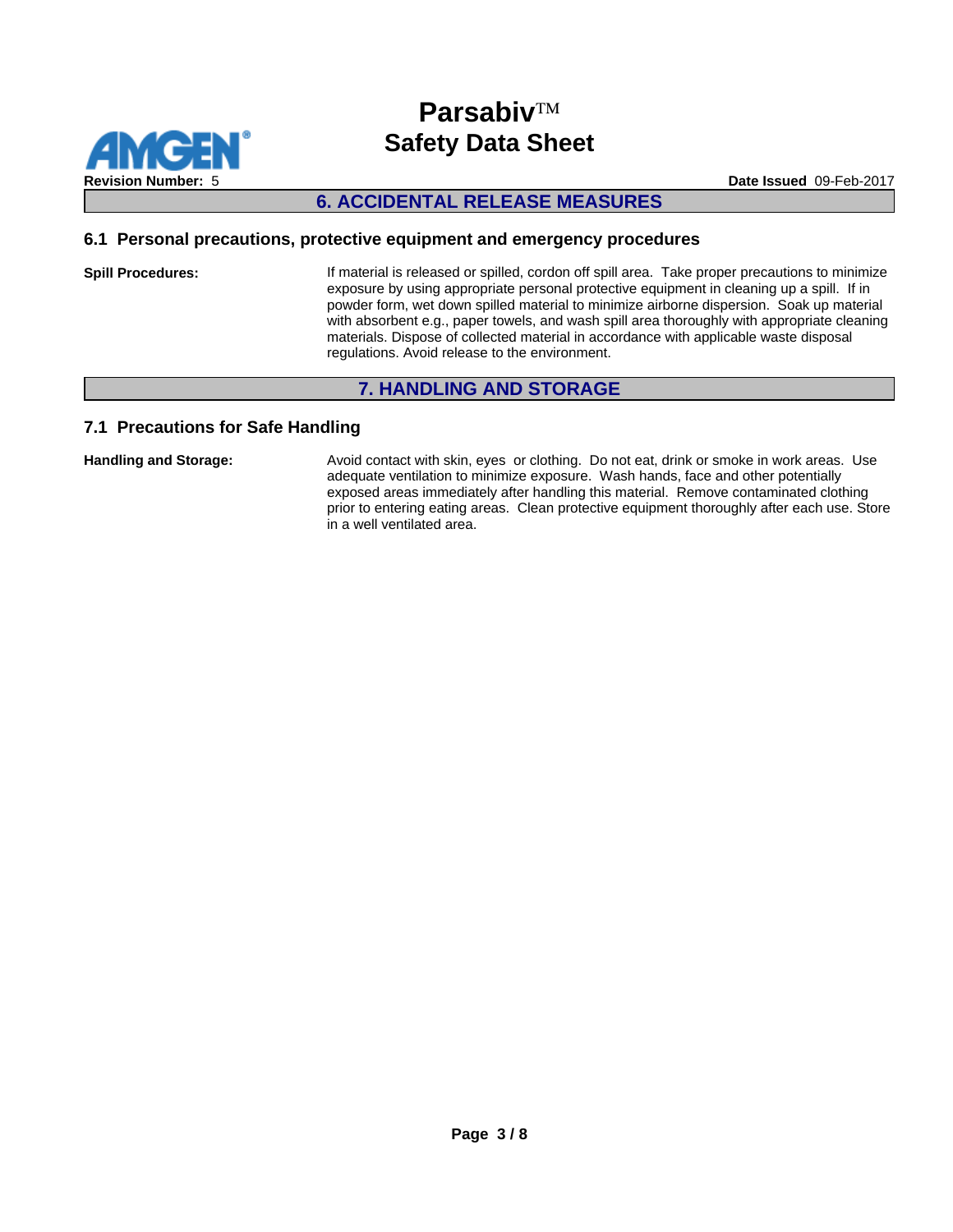

### **8. EXPOSURE CONTROLS/PERSONAL PROTECTION**

#### **8.1 Control parameters**

| <b>Occupational Exposure Limit:</b>  | No exposure guidelines established by ACGIH, NIOSH or OSHA. Amgen recommends an<br>occupational exposure limit (OEL) of 6 $\mu$ g/m <sup>3</sup> as an 8-hour time weighted average over a<br>40-hour work week. The OEL is designed as an acceptable airborne concentration of a<br>substance for which it is believed that workers may be repeatedly exposed day after day<br>without adverse health effects. Etelcalcetide HCI has been classified per Amgen's Hazard<br>Classification System as an Occupational Exposure Band 4 compound (5 $\mu$ g/m <sup>3</sup> - 20<br>$\mu$ g/m <sup>3</sup> ). |
|--------------------------------------|-----------------------------------------------------------------------------------------------------------------------------------------------------------------------------------------------------------------------------------------------------------------------------------------------------------------------------------------------------------------------------------------------------------------------------------------------------------------------------------------------------------------------------------------------------------------------------------------------------------|
| <b>Engineering Controls:</b>         | When practicable, handle material in enclosed processes or in processes with effective<br>local exhaust ventilation or within a chemical hood.                                                                                                                                                                                                                                                                                                                                                                                                                                                            |
| 8.2 Exposure controls                |                                                                                                                                                                                                                                                                                                                                                                                                                                                                                                                                                                                                           |
| <b>Personal Protective Equipment</b> |                                                                                                                                                                                                                                                                                                                                                                                                                                                                                                                                                                                                           |
| <b>Eye/face Protection:</b>          | Wear safety glasses with side shields, chemical splash goggles, or safety glasses with side<br>shields and a full-face shield to prevent contact with eyes. The choice of protection should<br>be based on the job activity and potential for exposure to the eyes and face.                                                                                                                                                                                                                                                                                                                              |
| <b>Skin Protection:</b>              | Use gloves or other appropriate personal protective equipment if skin contact with<br>formulation is possible. Wear lab coat or other protective over garment if splashing is<br>possible. The choice of protection should be based on the job activity and potential for skin<br>contact.                                                                                                                                                                                                                                                                                                                |
| <b>Respiratory Protection:</b>       | When possible, handle material in enclosed processes or containers. If it is properly<br>handled with effective local exhaust ventilation or containment, respiratory protection may<br>not be needed. For procedures involving larger quantities or dust/aerosol generating<br>procedures such as weighing or a large transfer of liquids, an air-purifying respirator with<br>NIOSH approval for dusts and mists may be needed. The choice of protection should be<br>based on the job activity and the potential for exposure.                                                                         |
| Other:                               | Wash hands, face and other potentially exposed areas after handling material (especially<br>before eating, drinking or smoking). Clean protective equipment thoroughly after each use.                                                                                                                                                                                                                                                                                                                                                                                                                    |

#### **8.3 Environmental exposure controls**

**Environmental Exposure Controls** Avoid release to the environment.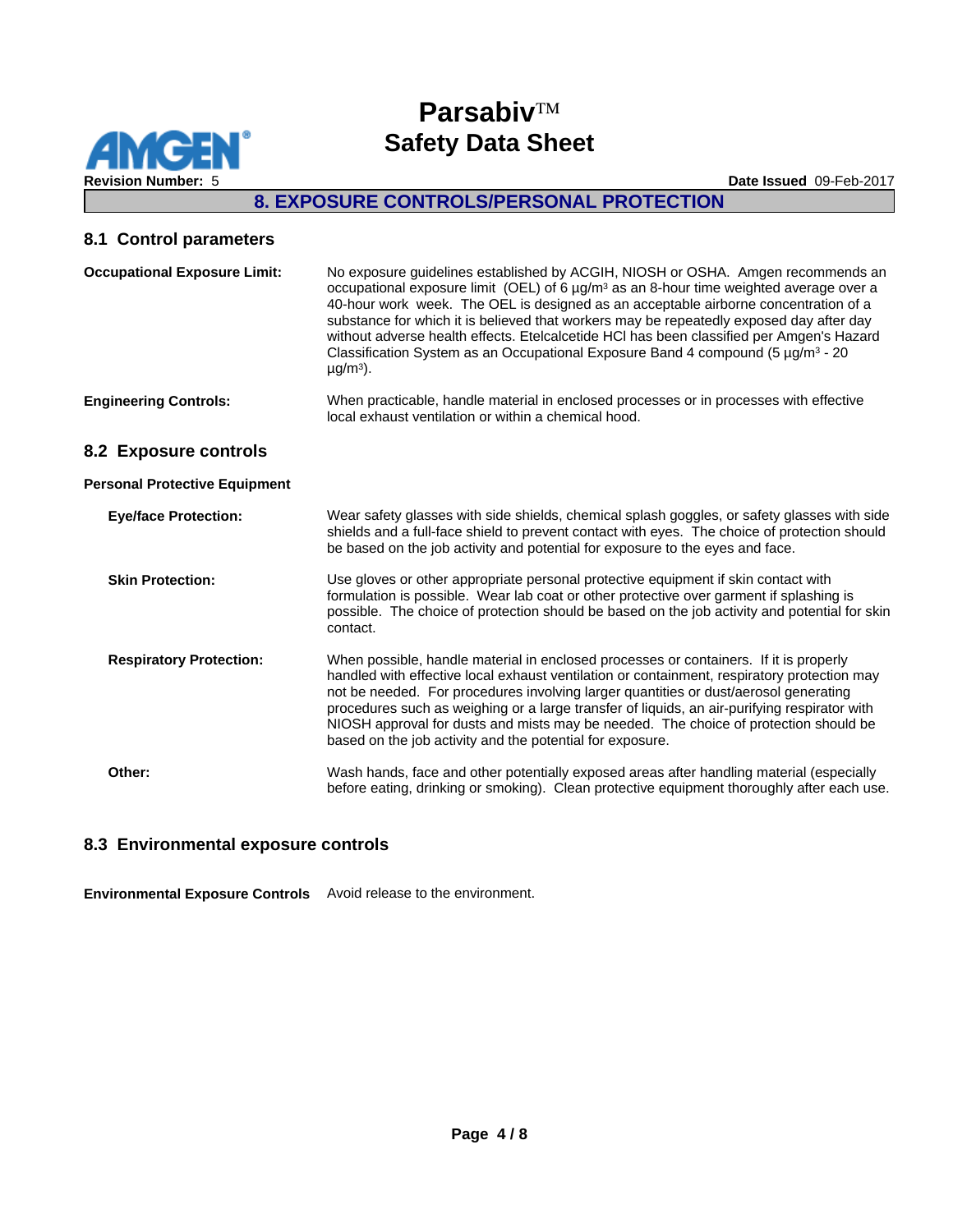

## $$ **Safety Data Sheet**

## **9. PHYSICAL AND CHEMICAL PROPERTIES**

| Appearance:                             | White to off-white lyophilized powder (HCI Salt and drug product)<br>Clear, colorless liquid (liquid drug product) |
|-----------------------------------------|--------------------------------------------------------------------------------------------------------------------|
| <b>Molecular Weight:</b>                | 1 kDa                                                                                                              |
| Odor:                                   | No information available                                                                                           |
| <b>Odor Threshold:</b>                  | No information available                                                                                           |
| pH:                                     | pH 3.3 (liquid drug product)                                                                                       |
| <b>Melting Point:</b>                   | No information available                                                                                           |
| <b>Boiling Point:</b>                   | Not applicable (HCI salt and drug product), 100°C (liquid drug product)                                            |
| <b>Flash Point:</b>                     | No information available                                                                                           |
| <b>Evaporation Rate:</b>                | No information available                                                                                           |
| Lower explosive limit:                  | No information available                                                                                           |
| <b>Upper explosive limit:</b>           | No information available                                                                                           |
| <b>Vapor Pressure:</b>                  | No information available                                                                                           |
| Vapor Density (air $= 1$ ):             | No information available                                                                                           |
| <b>Relative density:</b>                | No information available                                                                                           |
| <b>Water Solubility:</b>                | At least 100 mg/mL (HCI salt and drug product),                                                                    |
|                                         | Fully miscible with water (liquid drug product)                                                                    |
| <b>Partition Coefficient (log Kow):</b> | No information available                                                                                           |
| Viscosity:                              | No information available                                                                                           |

## **10. STABILITY AND REACTIVITY**

| <b>10.1 Reactivity</b>                          | No information available                                                                                                                                                                                                                                                                                                                                                                                                  |
|-------------------------------------------------|---------------------------------------------------------------------------------------------------------------------------------------------------------------------------------------------------------------------------------------------------------------------------------------------------------------------------------------------------------------------------------------------------------------------------|
| <b>10.2 Chemical stability</b>                  | No information available                                                                                                                                                                                                                                                                                                                                                                                                  |
| 10.3 Possibility of hazardous<br>reactions      | No information available                                                                                                                                                                                                                                                                                                                                                                                                  |
| 10.4 Conditions to avoid                        | No Information available                                                                                                                                                                                                                                                                                                                                                                                                  |
| 10.5 Incompatible materials                     | No information available                                                                                                                                                                                                                                                                                                                                                                                                  |
| <b>10.6 Hazardous</b><br>decomposition products | No information available                                                                                                                                                                                                                                                                                                                                                                                                  |
| <b>10.7 Other information</b>                   | Dust Explosion Hazard Properties tested on etelcalcetide HCI API:<br>$MIE > 1000 \text{mJ}$<br>MIT (dust cloud) $>600^{\circ}$ C<br>MEC 180< MEC<225; MEC estimate 225 g/m 3<br>Kst 42 bar-m/sec $\pm$ 30%<br>Pmax 6.1 bar $\pm$ 10%<br>Electrostatic Properties tested on etelcalcetide HCI API:<br>Volume resistivity: $9.33 \times 10^{15}$ Q-cm<br>Calculated Dielectric Constant: 1.97<br>Measured Decay Time: 3 sec |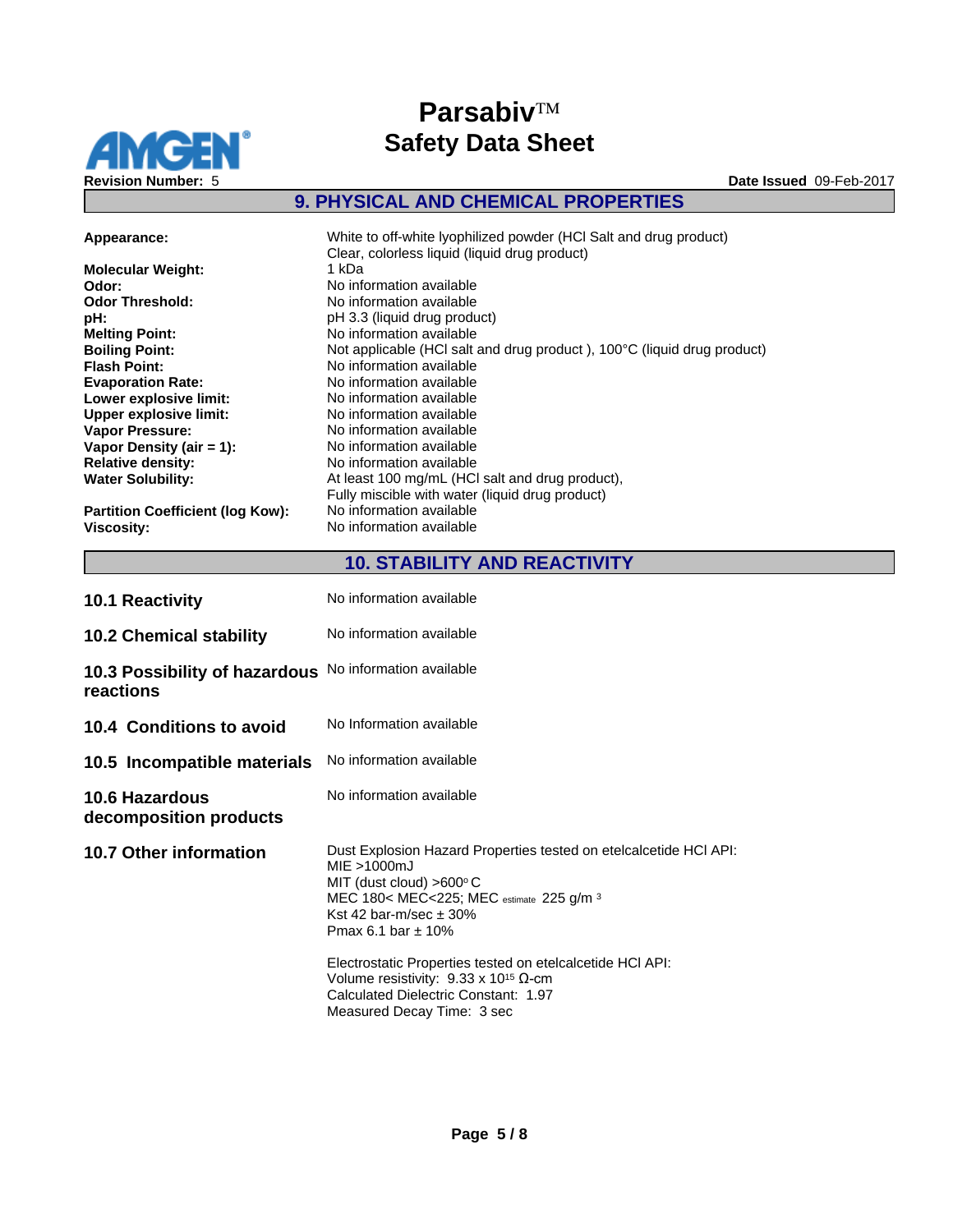

### **11. TOXICOLOGICAL INFORMATION**

#### **11.1 Information on toxicological effects**

| <b>Acute Toxicity:</b>                    | No information available                                                                      |
|-------------------------------------------|-----------------------------------------------------------------------------------------------|
| <b>Skin corrosion/irritation:</b>         | No information available                                                                      |
| Serious eye damage/eye irritation:        | No information available                                                                      |
| <b>Respiratory or skin sensitization:</b> | No information available                                                                      |
| Germ cell mutagenicity:                   | Not genotoxic based on a battery of in vitro and in vivo studies. Based on available data,    |
|                                           | the GHS classification criteria are not met.                                                  |
| Carcinogenicity:                          | No information available                                                                      |
| <b>Reproductive toxicity:</b>             | Even though this does not meet GHS classification, the following data is available:           |
|                                           | Etelcalcetide HCI did not effect developmental toxicity following intravenous exposure in     |
|                                           | rats and rabbits. Also, no reproductive/fertility toxicity has been observed in male and      |
|                                           | female rats intravenously administered etelcalcetide HCI.                                     |
| STOT - single exposure:                   | No information available                                                                      |
| STOT - repeated exposure:                 | Even though this does not meet GHS classification, the following data is available:           |
|                                           | Etelcalcetide HCI was administered intravenously to rats at doses of 0 (vehicle), 0.3, 1 and  |
|                                           | 3 mg/kg/day and 0 (vehicle), 0.2, 0.5 and 1.2/0.9 mg/kg/dose (every other day) to dogs.       |
|                                           | Effects were correlated with exaggerated pharmacology (pronounced hypocalcemia). After        |
|                                           | 3 months of dosing, the only qualitatively new finding in dogs was the apparent minor         |
|                                           | inhibition of erythropoiesis that was mainly limited to the high-dose group and was           |
|                                           | attributable to malabsorption of vitamin B12 caused by chronically low serum calcium          |
|                                           | levels. After 6 months of dosing for rats and 9-months of dosing for dogs, the few additional |
|                                           | findings were not considered adverse. The NOAEL in rats was 1 mg/kg/day and 0.5               |
|                                           | mg/kg/dose in dogs.                                                                           |
| <b>Aspiration Hazard:</b>                 | No information available                                                                      |
|                                           |                                                                                               |

### **12. ECOLOGICAL INFORMATION**

#### **12.1 Toxicity**

**Ecotoxicity effects:** No information available

#### **12.2 Persistence and degradability**

Persistence/Degradability: No information available

#### **12.3 Bioaccumulative potential**

**Bioaccumulation/ Accumulation:** No information available

#### **12.4 Mobility in soil**

**Mobility in Environmental Media:** No information available

#### **12.5 Results of PBT and vPvB assessment**

**Results of PBT and vPvB assessment:** No information available

#### **12.6 Other adverse effects**

**Other Adverse Effects:** No information available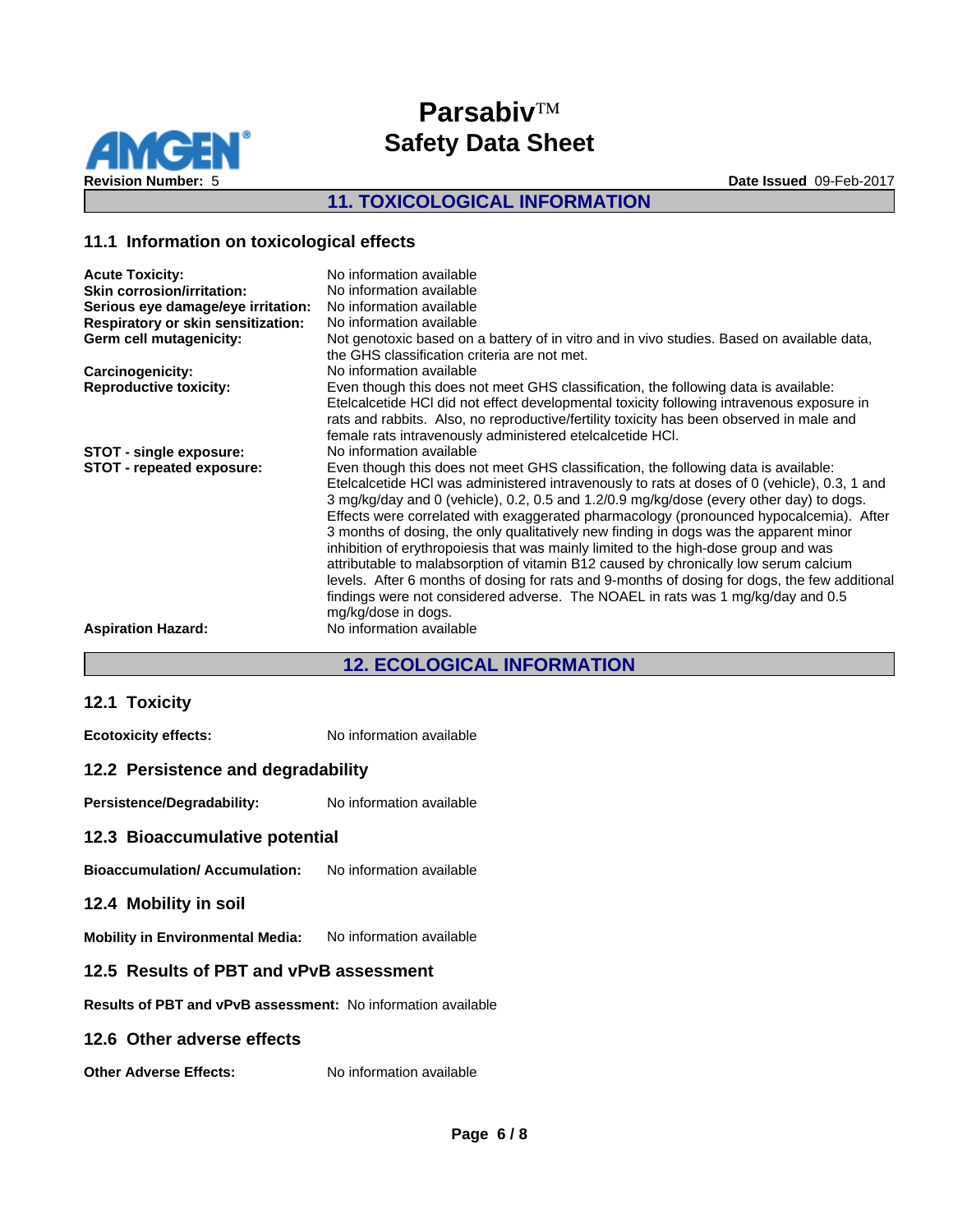

**13. DISPOSAL CONSIDERATIONS**

#### **13.1 Waste treatment methods**

**Waste Disposal Method:** Dispose of waste according to prescribed federal, state, local and competent authority guidelines.

### **14. TRANSPORT INFORMATION**

**DOT** Not regulated by U.S. DOT or IATA

**15. REGULATORY INFORMATION**

#### **15.1 Safety, health and environmental regulations/legislation specific for the substance or mixture**

#### **International Inventories**

| TSCA:                |  |
|----------------------|--|
| <b>EINECS/ELINCS</b> |  |
| <b>DSL/NDSL</b>      |  |
| PICCS:               |  |
| <b>ENCS:</b>         |  |
| <b>CHINA:</b>        |  |
| AICS:                |  |
| <b>KECL:</b>         |  |

**Legend**

**TSCA** - United States Toxic Substances Control Act Section 8(b) Inventory **EINECS/ELINCS** - European Inventory of Existing Commercial Chemical Substances/EU List of Notified Chemical Substances **DSL/NDSL** - Canadian Domestic Substances List/Non-Domestic Substances List **PICCS** - Philippines Inventory of Chemicals and Chemical Substances **ENCS** - Japan Existing and New Chemical Substances **IECSC** - China Inventory of Existing Chemical Substances

**AICS** - Australian Inventory of Chemical Substances

**KECL** - Korean Existing and Evaluated Chemical Substances

#### **State Regulations**

**California Proposition 65:** This product does not contain any Proposition 65 chemicals.

#### **15.2 Chemical safety assessment**

No CSA has been conducted.